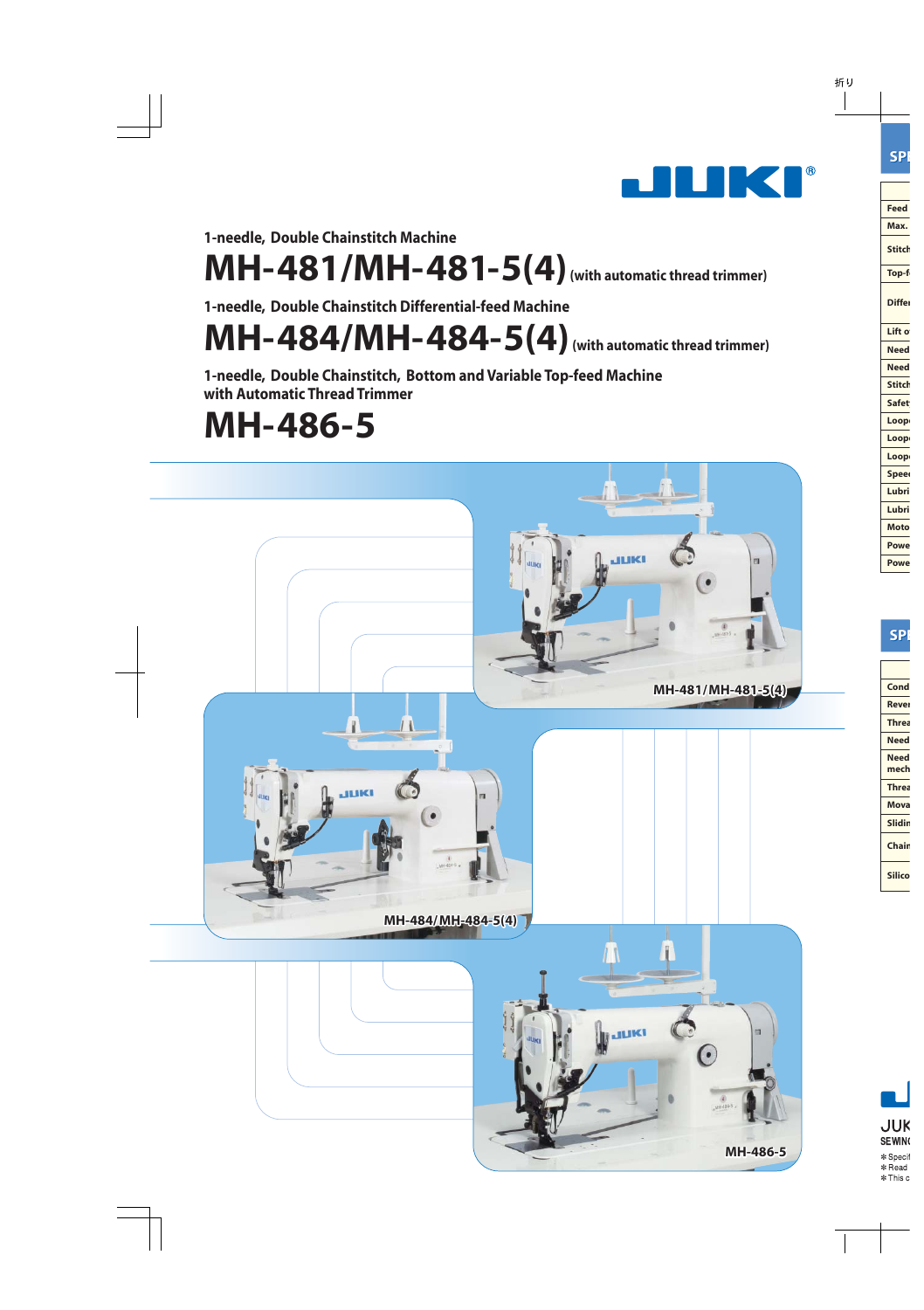## **MH-481/MH-481-5(4) MH-481/MH-481-5(4) MH-481/MH-481-5(4) APPL APPLI**

**The machine comes with a silicon oil lubricating unit, thread spreading mechanism and thread trimming mechanism which trims the thread without fail, thereby consistently ensuring beautifully-finished seams for light- to medium-weight materials. The appearance of the machine is restyled, and it is now colored in a refreshing urban white.**



Needle thread draw-out mechanism Needle thread clamp mechanism

#### **The machine is provided with mechanisms to enable upgraded sewing.**

The machine comes with a thread spreading mechanism and an adjustable needle guard to prevent stitch skipping. The thread clamp mechanism, tension release mechanism and needle thread draw-out mechanism enable the machine to leave thread of a uniform length after thread trimming, and prevent slip-off of the needle thread. All of these mechanisms contribute to upgraded sewing.



and sliding presser foot

**Safety stitching or reverse feed stitching with a simple lever operation.**

Safety stitching (condensation stitching) the perfect method of preventing loose stitches, or reverse feed stitching (back-tacking) can be alternated through the simple adjustment of the stopper of the reverse feed lever. Either sewing method can be used.



#### ●**Thread spreading mechanism**

The thread spreader is for reverse feed stitching. It also plays an important role during normal feed stitching, helping create finished seams with higher consistency and preventing stitch skipping.

#### **Beautifully finished seams.**

Provided with a sliding presser foot and a silicone oil lubricating unit as standard, stitch skipping and puckering are prevented. Furthermore, the silicone oil lubricating unit prevents the needle from overheating, and allows foundation yarn or synthetic thread to be used without breakage during sewing. These features assure beautifully finished seams with consistency for light- to medium-weight materials.

## **MH-481/MH-484-5(4) MH-481/MH-484-5(4) MH-481/MH-484-5(4)**

**The machine finishes beautiful seams in elastic and light-weight materials. Furthermore, the differential-feed can be adjusted with the simple operation of a lever, thereby enabling the machine to respond to the requirements of many different kinds of sewing.**



Using a lever, the differential-feed ratio for stretch stitching or gathering stitching can be easily adjusted.

**The machine is best-suited for sewing elastic materials.**

The differential-feed is the best-suited feeding device when sewing elastic materials including double-jersey or light-weight materials such as satin or georgette. Beautiful, elastic seams are created, while puckering, thread breakage and thread fraying are all prevented.

**Change of sewing method with a simple lever operation.**

The sewing method can be alternated between stretch stitching and shirr stitching with the simple operation of a lever. This lever is also used to adjust the differentialfeed ratio.

**The machine is capable of gathering and partial shirring.**

A gathering attachment (S060), intermittent gathering attachment (S061) and partial shirring device (PF5) are optionally available to enable the machine to perform consistent gathering and partial shirring. Replaceable gauges such as the gauge for light-weight materials and the urethane feed dog are prepared in accordance with the applications of the machine.

# **MH-486-5 MH-486-5 MH-486-5**

**An easy-to-operate, high-precision presser foot, feed dog and thread draw-out mechanism have been developed for this sewing machine so that any operator can finish seams of the highest quality. The machine flexibly adapts to a wider range of light- to heavy-weight materials, process changes, and sewing specifications, including partial shirring.**

**The machine incorporates many functions and places a great deal of importance on higher product quality.**

The machine comes with many different functions to prevent uneven material feed and puckering for higher-quality seams. The machine is adaptable to a wider variety of light-to heavy-weight materials and takes full advantage of top-feed mechanism. This enables unskilled operators to finish seams of consistent quality.



●**Bottom and variable top-feed mechanism**

The top-feed amount can be adjusted independently of the bottom-feed. The

maximum lift of the walking foot is 3mm.

**The top-feed dog has been designed so that the operator can smoothly place the material to be sewn on it. Furthermore, the gauge can be easily replaced and stitch adjustment can be performed without difficulty.**

The machine comes with a forced lifting mechanism for the top-feed dog. This enables the operator to place the material to be sewn on the top-feed dog more smoothly. The machine incorporates its exclusive chain-off thread presser pedal foot, which improves seam quality and ease of operation. The exclusive gauge comes in five different types, and the gauges can be replaced in a simple procedure. This facilitates the required adjustment when changing the needle count.



●**Uneven material feed is prevented by adjusting the top-feed**

#### **The machine is also capable of performing partial shirring.**

The machine works effectively for processes which require partial shirring as long as the partial shirring device (PH-3) is used in combination with the partial shirring dial. The partial shirring device comes in two different types, the kneepad drive type and the pedal drive type.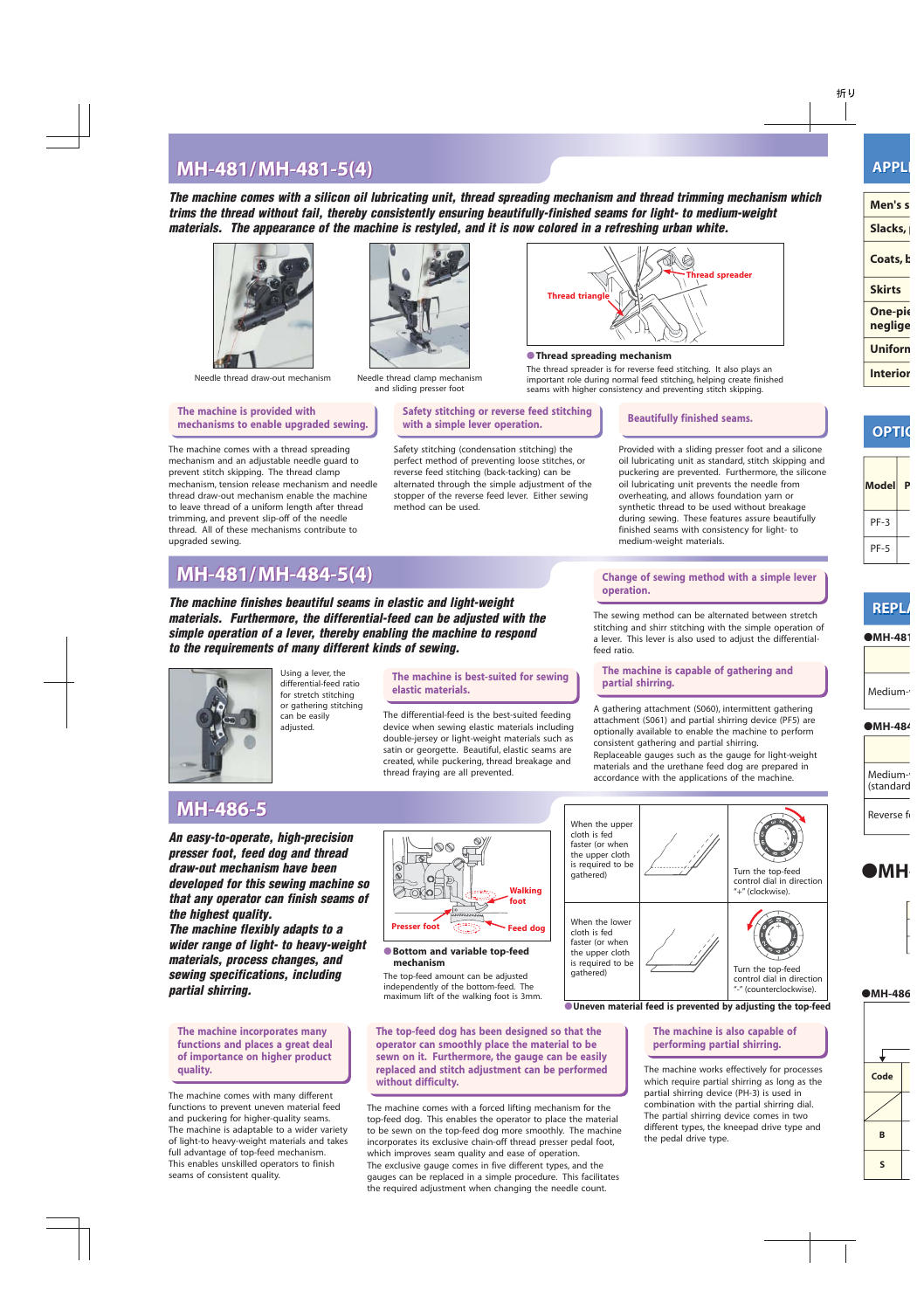### **APPLICATION FOR MH-481/MH-484/MH-486 SERIES APPLICATION FOR MH-481/MH-484/MH-486 SERIES APPLICATION FOR MH-481/MH-484/MH-486 SERIES**

| Men's shirts                        | Attaching yokes on the back                                                                                          |
|-------------------------------------|----------------------------------------------------------------------------------------------------------------------|
| Slacks, pantaloons, ski pants       | Attaching waist belts, joining sides, seam insides, or hip seams.                                                    |
| <b>Coats, blazers</b>               | Sewing the center of the back, joining sides, sewing sleeves, belts, collars, and sewing the facing on to the front. |
| <b>Skirts</b>                       | Sewing the center and joining sides                                                                                  |
| One-piece suits, blouses, negligees | Making pleats or gathers                                                                                             |
| Uniforms, jumpers                   | Sew side and sew interlining on the wrong side of the material                                                       |
| <b>Interior decorations</b>         | Making pleats or gathers                                                                                             |

## **REPLACEABLE GAUGE TABLE REPLACEABLE GAUGE TABLE REPLACEABLE GAUGE TABLE**

| $\bullet$ MH-481, MH-481-5(4) |                     |                 |                     |
|-------------------------------|---------------------|-----------------|---------------------|
| <b>Usage</b>                  | <b>Throat plate</b> | <b>Feed dog</b> | <b>Presser foot</b> |
| Medium-weight materials       | B1103-481-F00       | B1613-481-F00   | B1524-481-CC0       |

#### ●**MH-484, MH-484-5(4)**

| <b>Usage</b>                     | <b>Throat plate</b> | Main feed dog | Differential-feed dog | <b>Presser foot</b> |
|----------------------------------|---------------------|---------------|-----------------------|---------------------|
| Medium-weight material(standard) | B1103-484-F00       | B1613-484-F00 | B1653-484-F00         | B1524-481-CC0       |
| Reverse feed dog                 |                     |               | B1653-484-C00         |                     |

# ■**WHEN YOU PLACE ORDERS**

Please note when placing orders, that the model name should be written as follows:

|  | $\bigcirc$ MH481 $\bigcirc$ U |  |  |
|--|-------------------------------|--|--|
|  |                               |  |  |

|  |  | $\blacksquare$ MH481 $\blacksquare$ |  |
|--|--|-------------------------------------|--|
|  |  |                                     |  |

| <b>Presser foot</b>  | Code |
|----------------------|------|
| Standard             |      |
| Sliding presser foot |      |

●**MH484** U/

| <b>Control Box</b>             | Code | Synchronizer                 | Code |
|--------------------------------|------|------------------------------|------|
| Other companies specifications |      | None (only for type "4")     |      |
| $SC-510$                       |      | Extemally (only for type"5") |      |

**Code** 

# ●**MH484U**

| <b>Control Box</b>             | Code | Synchronizer                 | Code |      | <b>Option</b>          | Code            |
|--------------------------------|------|------------------------------|------|------|------------------------|-----------------|
| Other companies specifications | 4    | None (only for type "4")     |      | None |                        |                 |
| SC-510                         |      | Extemally (only for type"5") |      |      | Partial shiming device | PF <sub>5</sub> |

| $\bullet$ MH486 | <b>54U/</b>        |      |                              |      |      |               |
|-----------------|--------------------|------|------------------------------|------|------|---------------|
|                 | <b>Control Box</b> | Code | Synchronizer                 | Code |      | <b>Option</b> |
|                 | SC-510             |      | Extemally (only for type"5") | 4    | None |               |

|      |                                                                                                    |  |                        | Partial shiming device | PF <sub>3</sub>        |                        |
|------|----------------------------------------------------------------------------------------------------|--|------------------------|------------------------|------------------------|------------------------|
| Code | <b>Usage</b>                                                                                       |  | <b>Throat</b><br>plate | <b>Feed dog</b>        | <b>Walking</b><br>foot | <b>Presser</b><br>foot |
|      | Standard type for general runstitch (rake-in type)                                                 |  |                        |                        | B3026-487-000          | B1524-486-0B0          |
| B    | For medium turning stitch, gathering stitch<br>(rake-in type: for preventing uneven material feed) |  | B1103-481-F00          | B1613-481-F00          | B3026-487-000          | B1524-486-BB0          |
|      | For sharp turning stitch<br>(rake-in type: for preventing puckering)                               |  |                        |                        | B3026-487-S00          | B1524-486-SB0          |